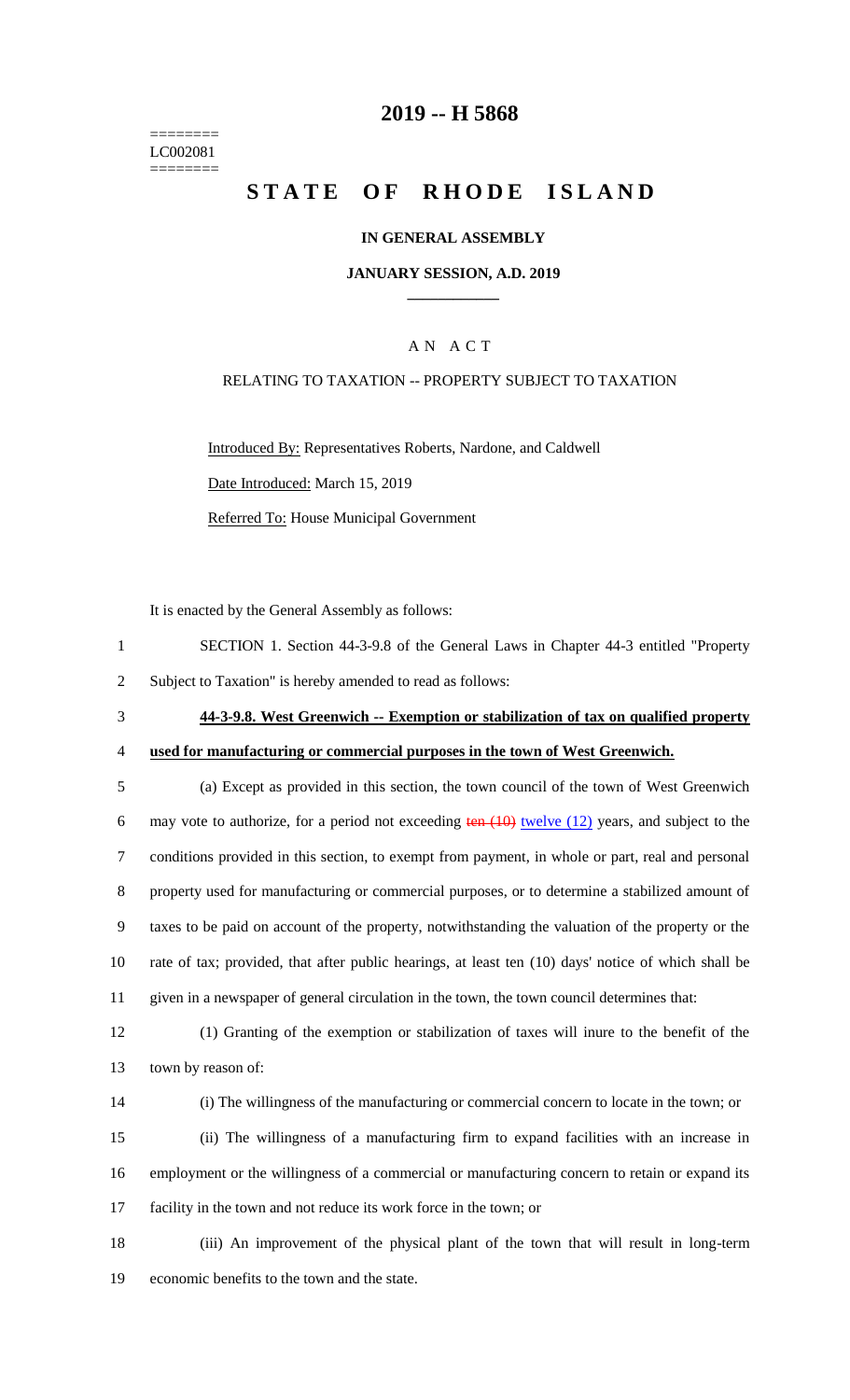(2) Granting of the exemption or stabilization of taxes will inure to the benefit of the town by reason of the willingness of a manufacturing or commercial firm or concern to replace, reconstruct, expand or remodel existing buildings, facilities, fixtures, machinery, or equipment with modern buildings, facilities, fixtures, machinery, or equipment, resulting in an increase in, plant or commercial building investments by the firm or concern in the town.

6 (b) Should the town council make the determination in paragraphs  $(a)(1)(i)$  -- paragraphs (a)(1)(iii), or subdivision (a)(2) of this section, an exemption or stabilization may be granted for existing buildings, property, machinery, or facilities owned by businesses already located in the town of West Greenwich on January 1, 2011.

 (c) For the purposes of this section, "real property used for manufacturing or commercial purposes" includes any building or structure used for offices or commercial enterprises including without limitation any building or structure used for wholesale, warehouse, distribution, and/or storage business, used for service industries, or used for any other commercial business and the 14 land on which the building or structure is situated and not used for residential purposes.

 (d) For purposes of this section, "personal property used for manufacturing or commercial purposes" means any personal property owned by a firm or concern occupying a building, structure, and/or land used for commercial purposes and used by such firm or concern in its commercial enterprise including, without limitation, furniture, fixtures, equipment, machinery, stock in trade, and inventory.

 (e) Except as provided in this section, property for which taxes have been exempted in whole or in part, or stabilized pursuant to this section, shall not, during the period for which taxes have been exempted or stabilized, be further liable to taxation by the town so long as the property is used for the manufacturing or commercial purposes for which the exemption or stabilization was granted.

 (f) Notwithstanding any vote of, or findings by the town council, the property shall be assessed for, and shall pay, that portion of the tax, if any, assessed by the town for the purpose of paying the indebtedness of the town and the indebtedness of the state or any political subdivision of the state, to the appropriation to any sinking fund of the town, which portion of the tax shall be paid in full, and the taxes so assessed and collected shall be kept in a separate account and used only for that purpose.

 (g) Any application for tax exemption or stabilization submitted pursuant to this section shall be submitted before an application for development plan review is submitted to the West Greenwich planning board, as applicable, or for other such permits and/or approvals that may be required from any other town board or commission.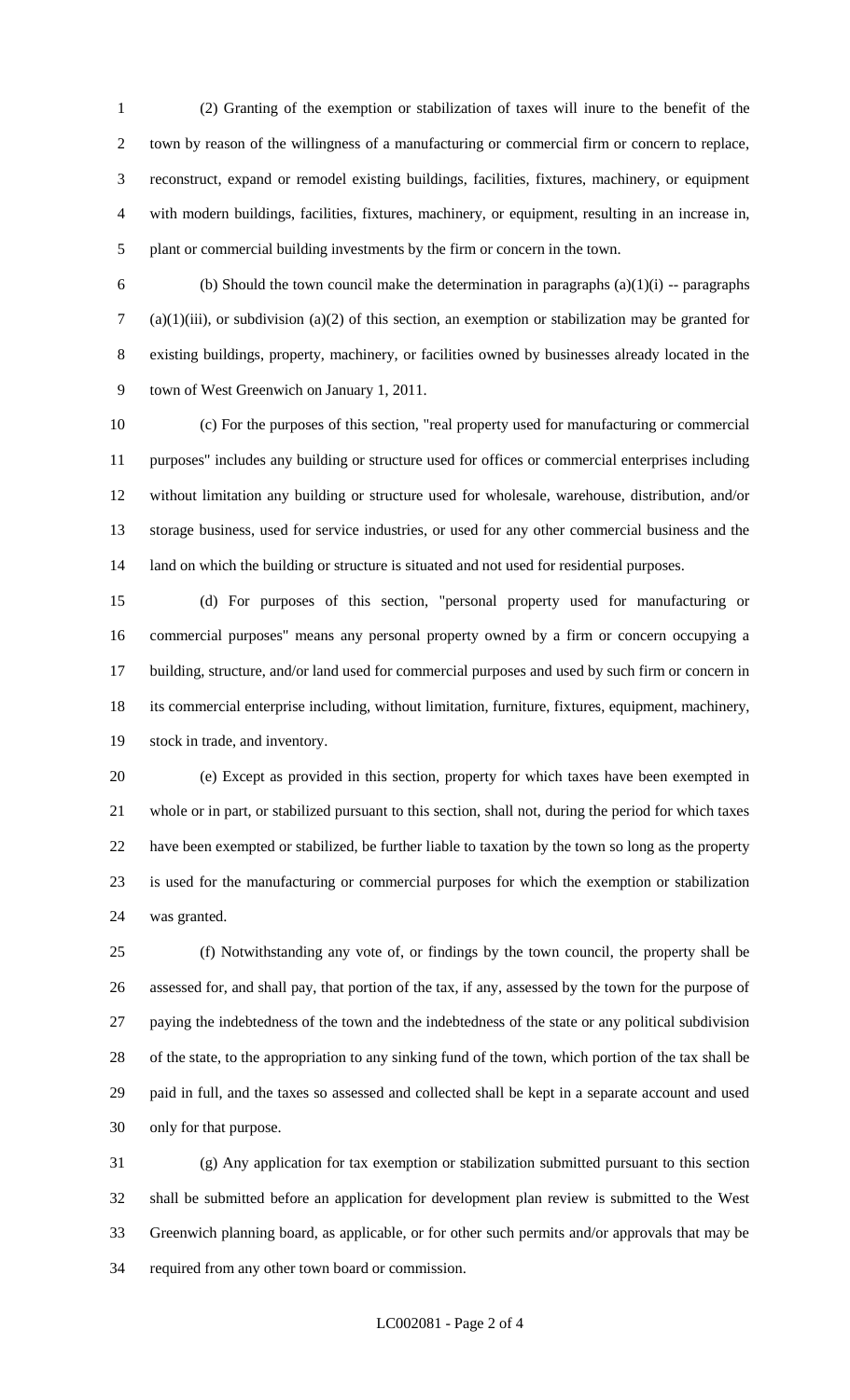(h) Any tax exemption or stabilization granted by the town council pursuant to this section shall be applicable for a period beginning on the first day of the fiscal year in which the exemption or stabilization is granted.

- (i) If a property owner whose property tax has been exempted or stabilized pursuant to this section becomes delinquent in the payment of its property taxes, or transfers ownership of its business, the town council shall have the authority to review and terminate the tax exemption or stabilization agreement.
- 

SECTION 2. This act shall take effect upon passage.

======== LC002081 ========